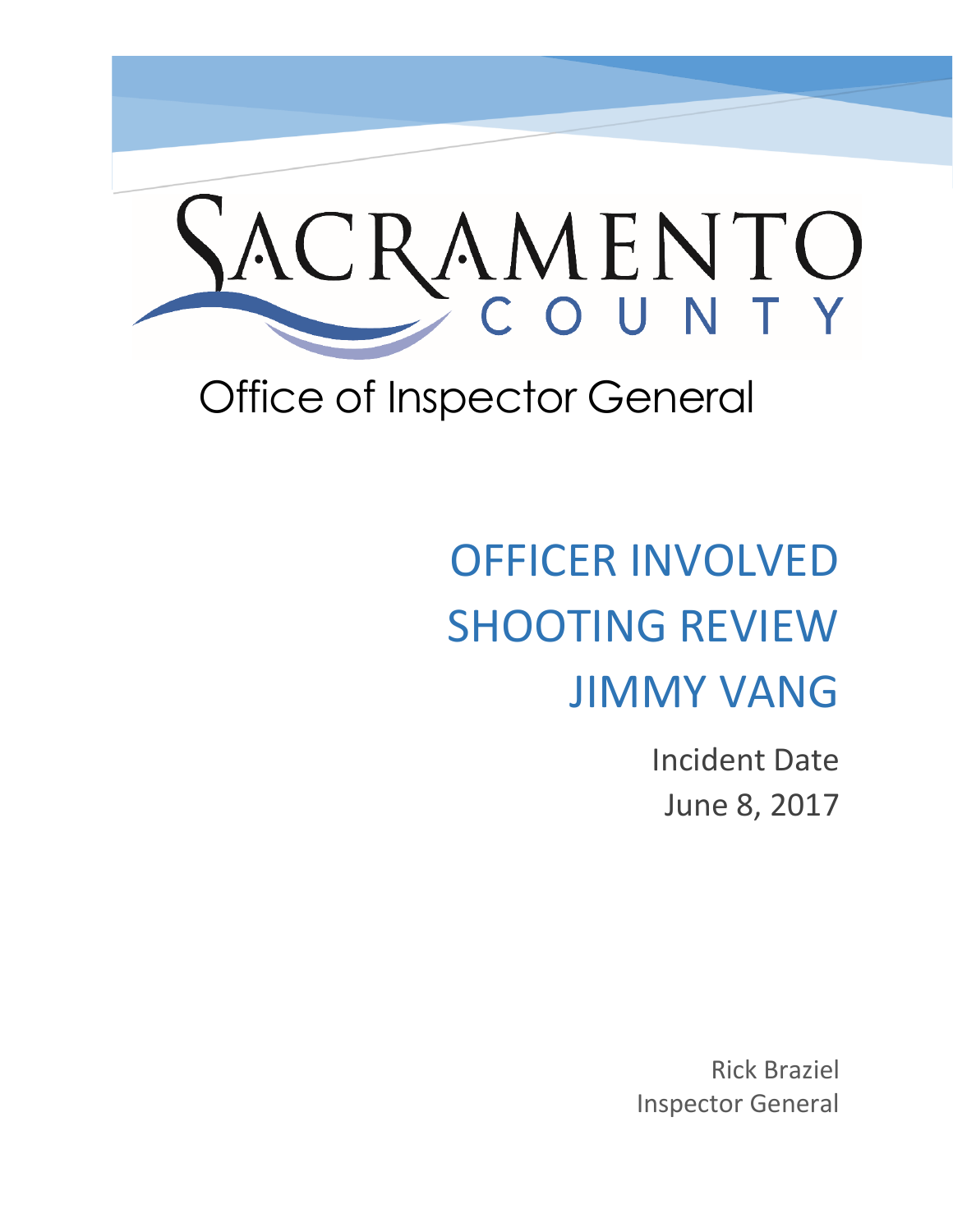## Contents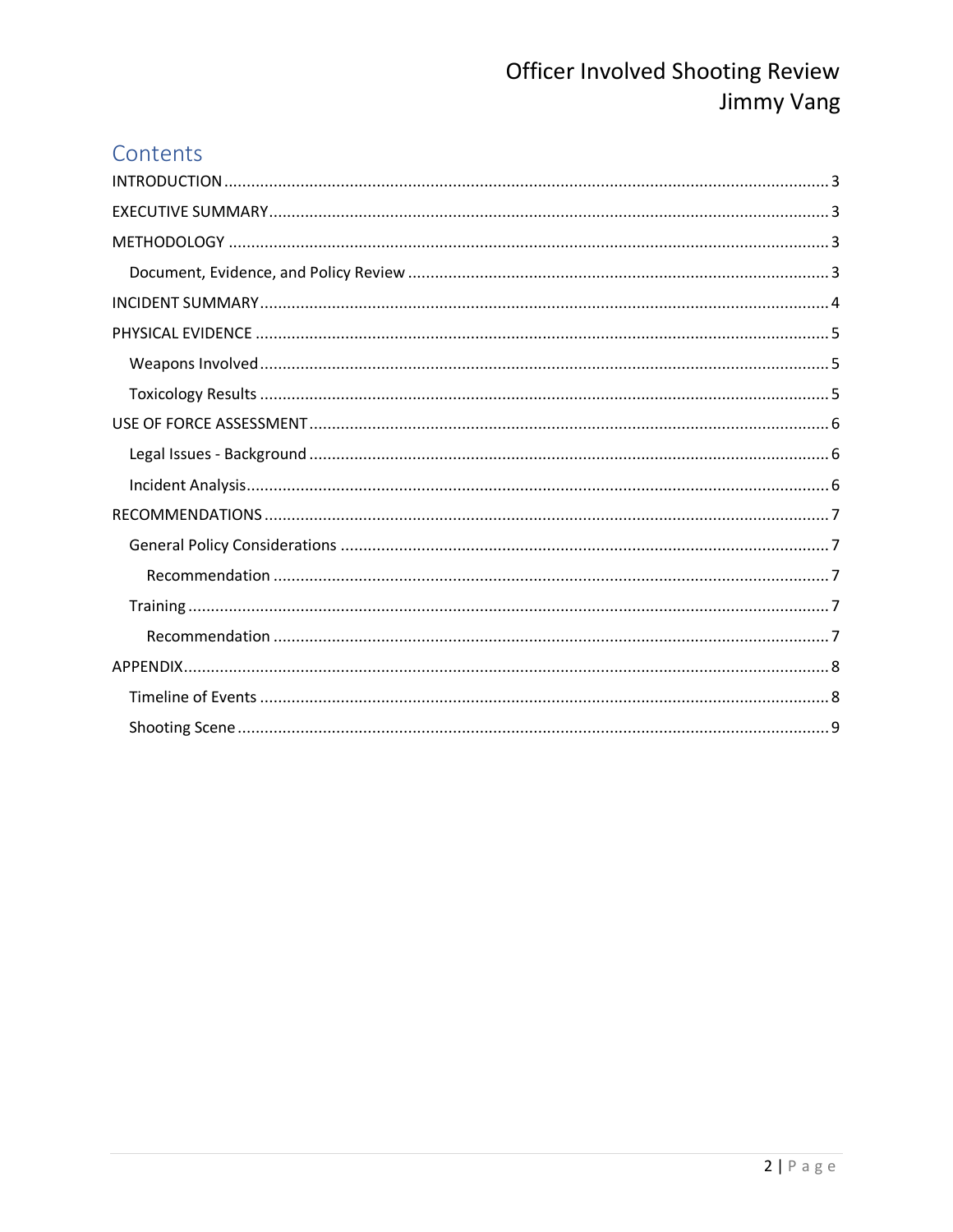## <span id="page-2-0"></span>INTRODUCTION

One function of the Inspector General is to review certain critical incidents involving Sacramento Sheriff's Department personnel to evaluate the overall response to the incident as well as compare departmental policies, tactics, equipment, and training to contemporary law enforcement standards. These reviews result in the identification of lessons learned regarding the incidents and specific recommendations for the Sheriff's Department intended to enhance the safety of the community and officers. It is important to note that this review was conducted with the benefit of hindsight and the knowledge of all concurrent events. The ability to review reports, photographs, video, and audio allows for the critical review of the incident that is not available to officers and witnesses.

## <span id="page-2-1"></span>EXECUTIVE SUMMARY

On June 8, 2017, Deputy Calmes used deadly force while carrying out his duties. This review concerns whether the use of force was reasonable and if the relevant departmental policies are consistent with currently accepted standards in policing. The review included crime reports, statements, evidence, video, audio, and applicable policies.

The available evidence supports that, at the time Deputy Calmes fired his weapon, there was a reasonable basis to believe that Vang posed a threat of serious bodily injury or death to the deputy, other deputies, and the public. The use of deadly force against Vang was appropriate. The information considered during this review indicates that current Sheriff's Department policies, equipment, and training related to use of force, appear to be generally contemporary.<sup>1</sup> There are two recommendations offered for consideration.

Jimmy Vang was not injured during the incident and the Sacramento County District Attorney's Office is prosecuting Jimmy Vang for multiple crimes including attempted murder, assault with a deadly weapon, use of a firearm, and attempted carjacking.

## <span id="page-2-2"></span>**METHODOLOGY**

 $\overline{\phantom{a}}$ 

The Inspector General, with cooperation from the Sacramento County Sheriff's Department, gathered, reviewed, and analyzed documents from many sources to develop an understanding of this shooting. Policies, procedures, and training related to the activities leading up to and including the shooting were reviewed and compared to accepted best practices in policing.

#### <span id="page-2-3"></span>Document, Evidence, and Policy Review

To assist in the review, information was collected from the following:

 $1$  At the time of this incident General Orders 2/05 and 2/11 were being revised to bring them up to contemporary standards.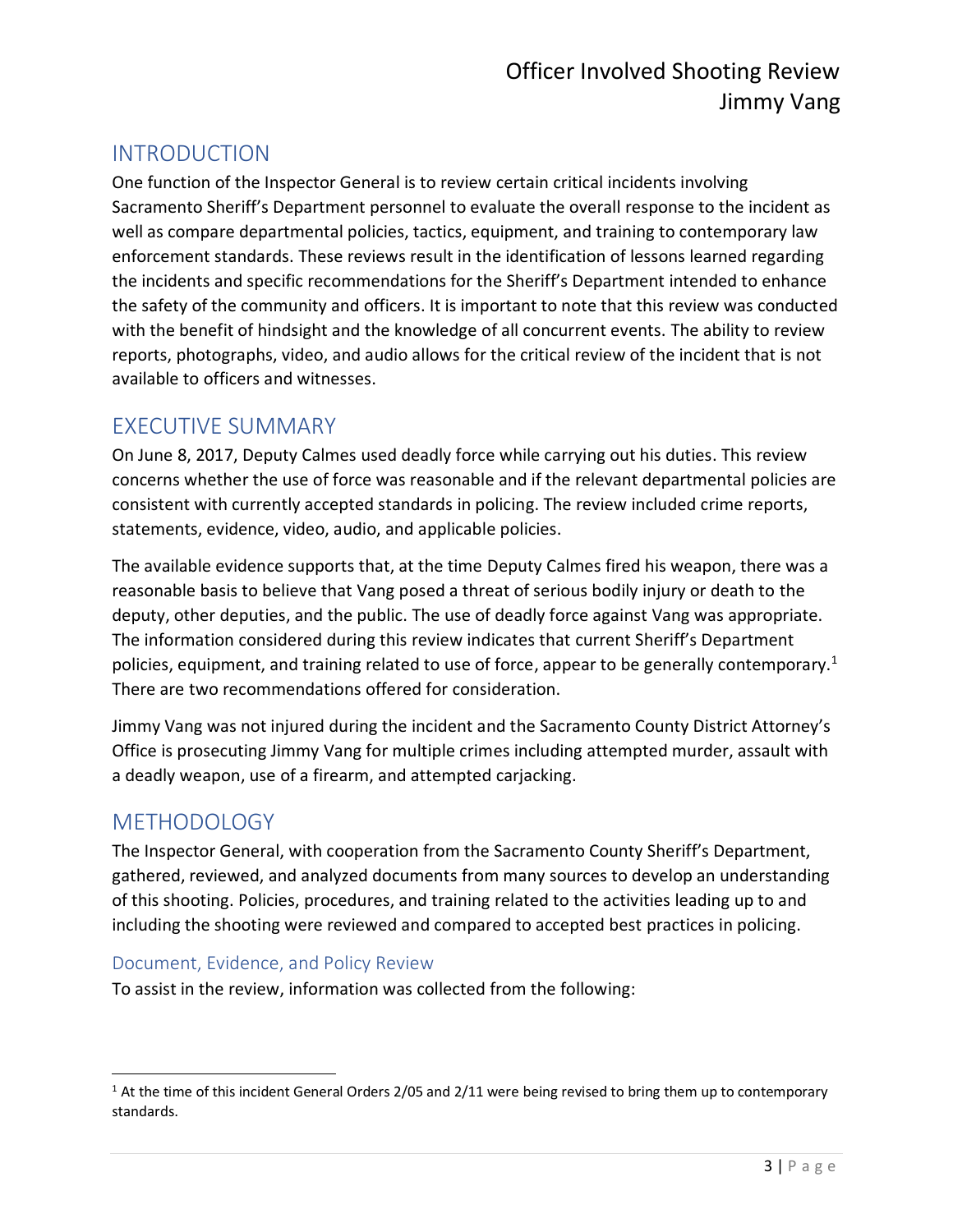- Documents related to the shooting including witness statements and crime scene diagrams.
- Photographs of the scene and dispatch audio.
- Review of videotaped interviews.
- Direct observation of the general area.
- Review of Sacramento County Sheriff's Department policies and applicable International Association of Chiefs of Police model policies.<sup>2</sup> Sheriff's policies included:
	- o General Order 2/01 (Rev 6/13) Authorized Firearms and Ammunition
	- $\circ$  General Order 2/03 (Rev 5/08) Firearms Training and Qualification Special Weapon Training
	- $\circ$  General Order 2/05 (Rev 12/12 and Rev 9/17<sup>3</sup>) Use of Firearms
	- o General Order 2/06 (Rev 10/07) Officer-Involved Shooting Incidents
	- $\circ$  General Order 2/11 (Rev 4/16 and Rev 8/17<sup>4</sup>) Use of Force Policy
	- o General Order 2/16 (New 1/06) Weapons Discharge Reporting Incidents
	- o General Order 2/17 (Rev 3/13) Use of Force Tactical Review Board
	- o General Order 10/10 (New 9/07) In-Car Camera Systems

## <span id="page-3-0"></span>INCIDENT SUMMARY

On June 8, 2017, at 2:55 AM Deputy Calmes was working in a marked patrol vehicle driving eastbound on Fruitridge Road approaching Stockton Boulevard when he observed a white Lincoln LS with expired registration. After the vehicle turned southbound onto Stockton Boulevard Deputy Calmes activated his overhead lights with the intent of stopping the Lincoln LS. Deputies Seitz and Door working together, overheard Calmes on the Sheriff's radio and where a short distance behind Calmes as the Lincoln LS slowed and pulled to the right curb.

As soon as the Lincoln LS came to a stop, the right front door opened, and a male immediately exited the car, raised a handgun in his left hand and fired multiple times at Deputy Calmes, striking his patrol vehicle. After firing six rounds the suspect jumped back into the Lincoln LS. Deputy Calmes, who was seated in his vehicle, drew his handgun and fired two rounds through the patrol vehicle windshield at the suspect vehicle as it fled south on Stockton Boulevard.

Deputy Calmes with Deputies Seitz and Door behind him began chasing the Lincoln LS on Stockton Boulevard. Between Jansen Drive and Gordon Way the male shooter leapt out of the Lincoln LS and ran west between buildings. The deputies choose to continue chasing the vehicle as it turned west onto Gordon Drive leading deputies on a high-speed pursuit through residential neighborhoods, main thoroughfares, and highways. Deputy Calmes who was the

 $\overline{a}$ <sup>2</sup> <http://www.iacp.org/Model-Policies-for-Policing>

 $3$  Reviewed policies included the policy that was current at the time of the incident as well as any modifications made prior to the release of this report.

<sup>4</sup> Ibid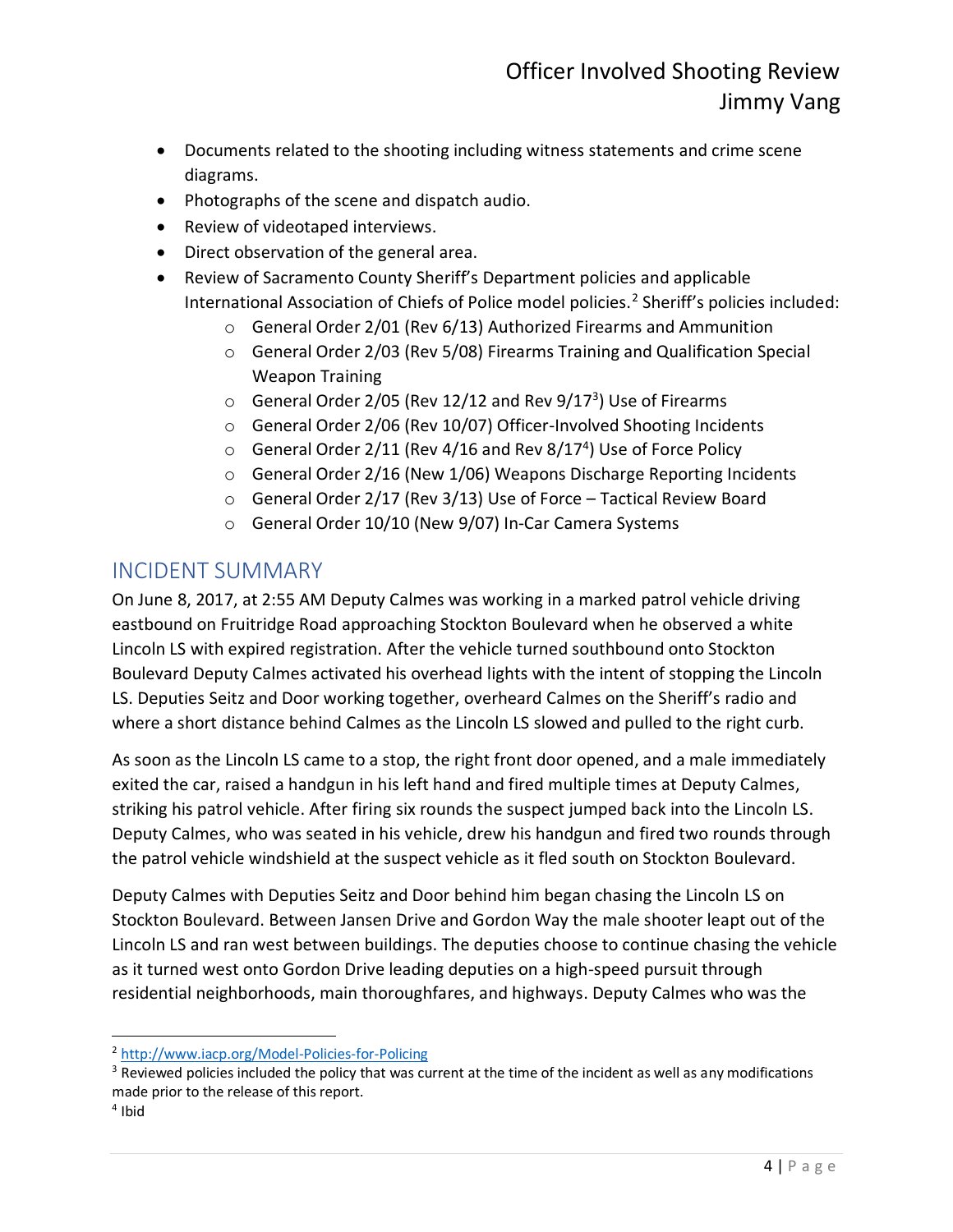lead vehicle in the pursuit was forced to withdraw when his car developed a mechanical problem.

Deputies Seitz and Door, along with other deputies, continued chasing the vehicle through streets and ultimately onto northbound Highway 99, then westbound Highway 50, continuing north on Interstate 5 with speeds exceeding 120 MPH. The vehicle was eventually stopped by spike strips on Interstate 5 in Yolo County. The driver, Raelyn Bergsten-Amour, was later arrested several miles from the stopped vehicle. The male suspect in the shooting, Jimmy Vang, was arrested in Sacramento at approximately 11:40 PM.

At the time of this report both Jimmy Vang and Raelyn Bergsten-Amour are in-custody and awaiting court proceedings in Placer County for murder and in Sacramento County related to the attempted murder of deputies and pursuit.

#### <span id="page-4-0"></span>PHYSICAL EVIDENCE

The following is a list of items discovered during the investigation and toxicology tests. This list does not include other items collected such as evidence for prosecution and personal property of the suspects.

#### <span id="page-4-1"></span>Weapons Involved

The following weapon was used by Deputy Calmes:

• Handgun - Glock 17 Gen 4 - 9mm pistol – fired two rounds.



*Figure 1 Glock 17 Gen 4*

#### <span id="page-4-2"></span>Toxicology Results

Blood alcohol and toxicology tests were conducted by the Sacramento County District Attorney's Office Crime Lab. The blood samples were taken from Vang following his arrest.

There was no blood alcohol detected in Vang's blood.

The toxicology report listed the presence of the following:

- Methamphetamine 333 ng/mL
- Amphetamine 22 ng/mL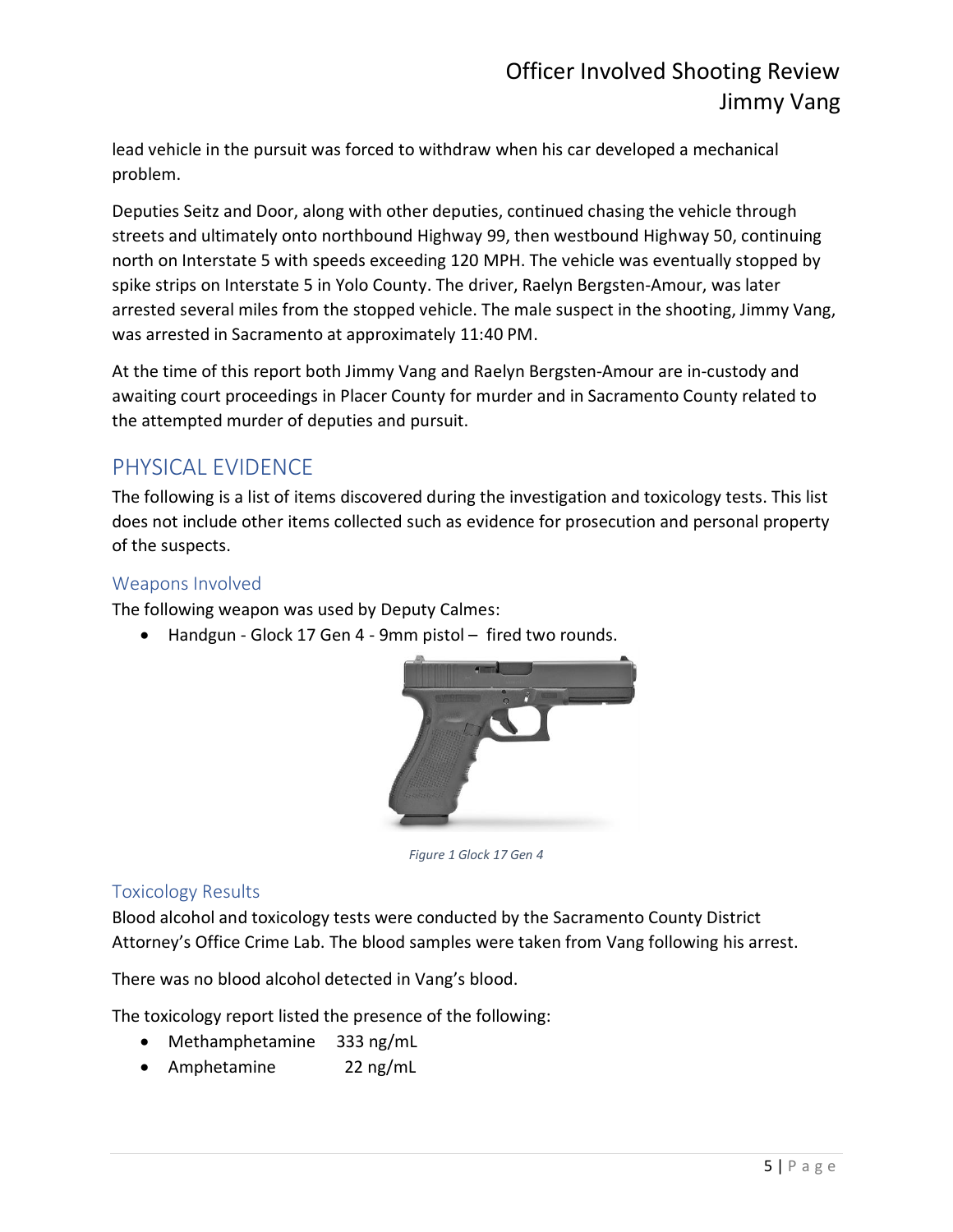Normal concentrations in recreational use of methamphetamine are 0.01 to 2.5 mg/L (median 0.6 mg/L = 600 ng/ml). Concentrations above this range will likely be associated with severe, possibly life threatening, toxicity.<sup>5</sup> Medical journals warn that individuals with acute methamphetamine intoxication may be highly agitated and present a serious safety risk to themselves and others.<sup>6</sup>

## <span id="page-5-0"></span>USE OF FORCE ASSESSMENT

#### <span id="page-5-1"></span>Legal Issues - Background

The 4th and 14th amendments of the U.S. Constitution provide the foundation for deadly use of force policies in the United States. Federal court guidelines stem from the benchmark 1985 decision of the U.S. Supreme Court in *Tennessee* v. *Garner*. This ruling held that the Tennessee statute that permitted police officers to use deadly force in arresting non-dangerous fleeing felons was unconstitutional. This ruling sanctioned the use of deadly force only to "protect the officer and others from what is reasonably believed to be a threat of death or serious bodily harm," (or) "if it is necessary to prevent the escape of a fleeing violent felon whom the officer has probable cause to believe will pose a significant threat of serious physical injury to the officer or others."<sup>7</sup>

#### <span id="page-5-2"></span>Incident Analysis

When Deputy Calmes stopped the Lincoln LS for a minor vehicle code violation he had no idea that the driver and passenger were wanted for a murder in Placer County. Nor could he imagine that, Jimmy Vang, would immediately exit the car and begin shooting at him. Deputy Calmes responded by unholstering his weapon while seated in the car and returning fire by shooting through the windshield. The time from the first round fired by Vang to the last round fired by Calmes was less than 4 seconds.

The available evidence supports that, at the time Deputy Calmes fired his weapon, there was a reasonable basis to believe that Vang posed a threat of serious bodily injury or death to the deputy, other deputies, and the public. The use of deadly force against Vang was appropriate.

 $\overline{\phantom{a}}$ <sup>5</sup> National Highway Traffic Safety Administration. *Drugs and Human Performance Fact sheets*. <https://one.nhtsa.gov/people/injury/research/job185drugs/methamphetamine.htm>

<sup>6</sup> Richards, John R., MD, FAAEM and Jeter (Jay) Pritchard Taylor, III, MD*. Methamphetamine Toxicity Treatment & Management.* <http://emedicine.medscape.com/article/820918-overview>

<sup>7</sup> [https://cops.usdoj.gov/pdf/e10129513-Collaborative-Reform-Process\\_FINAL.pdf](https://cops.usdoj.gov/pdf/e10129513-Collaborative-Reform-Process_FINAL.pdf)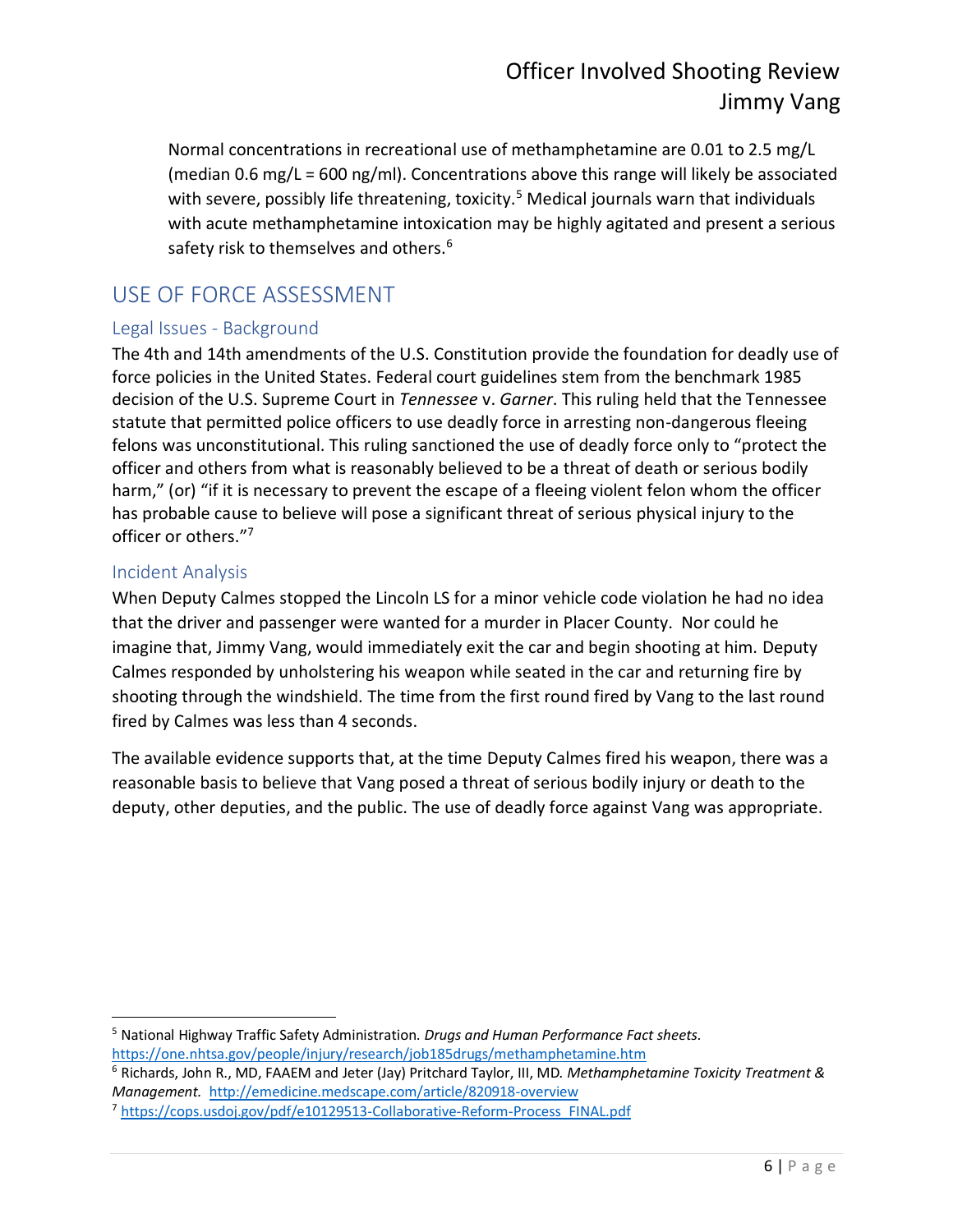#### <span id="page-6-0"></span>RECOMMENDATIONS

The information considered during this review indicates that current Sheriff's Department policies, equipment, and training related to use of force are generally contemporary.<sup>8</sup>

#### <span id="page-6-1"></span>General Policy Considerations

#### <span id="page-6-2"></span>Recommendation

1. Some of the polices reviewed in this report have not been revised in over three years. The Department should establish a policy review cycle that requires all policies be reviewed and reissued or revised on a cycle no longer than three years.<sup>9</sup>

#### <span id="page-6-3"></span>**Training**

 $\overline{a}$ 

Deputy Calmes showed great presence of mind to draw his weapon and fire through the windshield. The Sheriff's Department trains deputies to unholster handguns while seated in the vehicle. However, the department does not train deputies to fire their handguns while seated in the vehicle.

#### <span id="page-6-4"></span>Recommendation

2. The Sheriff's Department should continue to reinforce the importance of reducing or eliminating a threat of great bodily injury while seated in a vehicle. The training should include shooting from a seated position within the vehicle.

<sup>&</sup>lt;sup>8</sup> At the time of this incident General Orders 2/05 and 2/11 were being revised to bring them up to contemporary standards.

<sup>&</sup>lt;sup>9</sup> The Sheriff's Department is reviewing this recommendation to determine a process to ensure a timelier review of policies.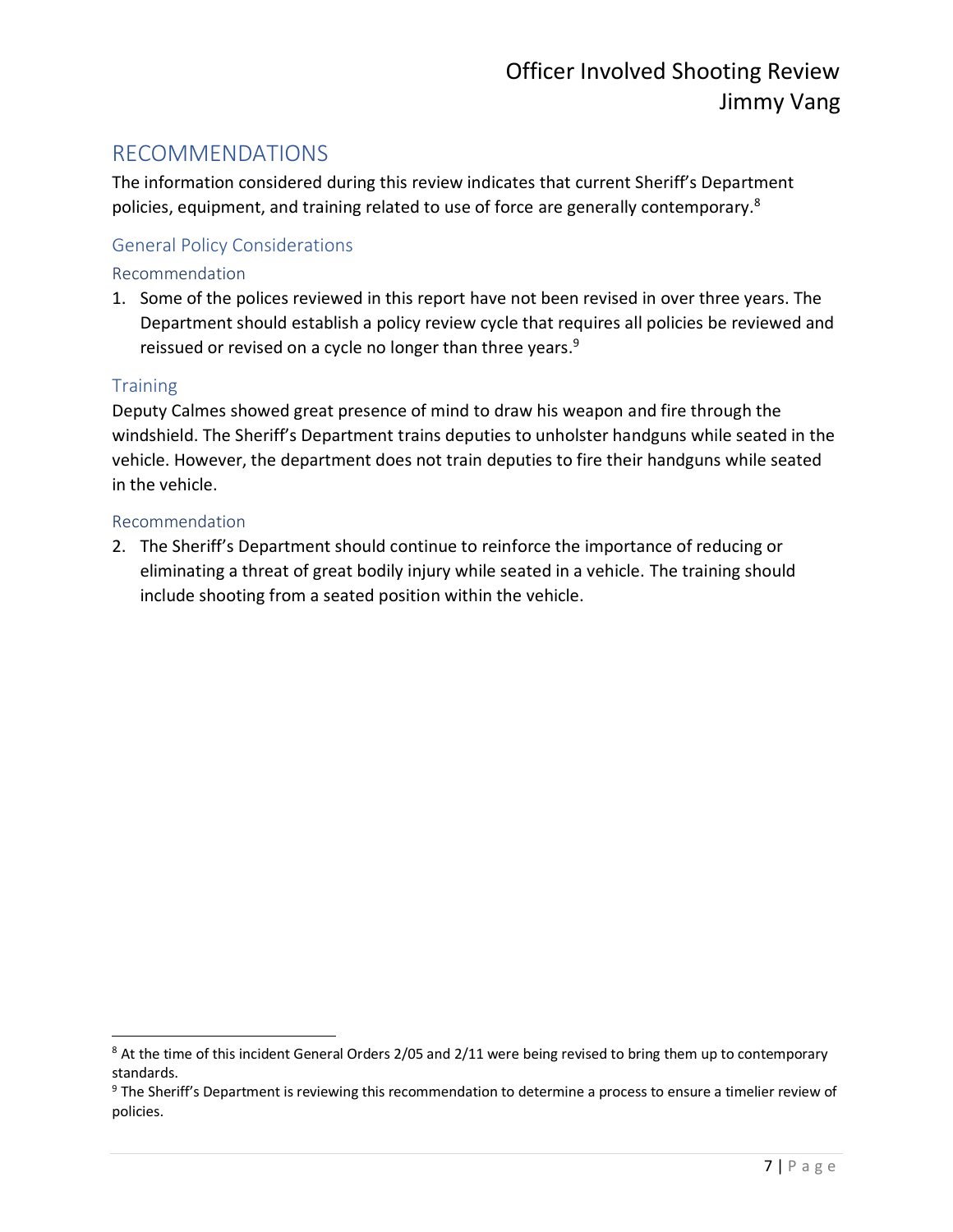#### <span id="page-7-0"></span>APPENDIX

<span id="page-7-1"></span>Timeline of Events<sup>10</sup>

| <b>TIME</b> | <b>ACTION</b>                                                            |
|-------------|--------------------------------------------------------------------------|
| 2:55:17 AM  | Deputy Calmes was eastbound Fruitridge Road near Dewey Boulevard         |
|             | when he observed a white Lincoln LS with expired registration.           |
| 2:55:48 AM  | The Lincoln LS turned southbound on Stockton Boulevard. Deputy           |
|             | Calmes followed and activated his overhead emergency lights.             |
| 2:55:57 AM  | Deputy Calmes used a short blast of his siren at Young Street.           |
| 2:56:02 AM  | Deputy Calmes used a second short siren blast and the Lincoln LS brakes  |
|             | lights activated.                                                        |
| 2:56:06 AM  | The Lincoln LS pulled to the right curbline between Young Street and     |
|             | Southwest Avenue.                                                        |
| 2:56:07 AM  | The passenger side front door of the Lincoln LS started to open          |
| 2:56:08 AM  | A male exited the Lincoln LS front passenger door turning clockwise with |
|             | a gun in his left hand and started shooting at Deputy Calmes. Deputy     |
|             | Door and Seitz were driving southbound on Stockton Boulevard a short     |
|             | distance behind Calmes.                                                  |
| 2:56:10 AM  | The male bounced away from the Lincoln LS toward the sidewalk as he      |
|             | continued shooting at Deputy Calmes.                                     |
| 2:56:11 AM  | Glass fragments were seen inside the passenger compartment and           |
|             | steam/smoke from the front of Deputy Calmes patrol vehicle as the        |
|             | male shooter started back into the Lincoln LS.                           |
| 2:56:12 AM  | Deputy Calmes returned fire from a seated position through the           |
|             | windshield of the patrol vehicle as the Lincoln LS fled southbound on    |
|             | Stockton Boulevard.                                                      |
| 2:56:26 AM  | With Deputy Calmes trying to catchup to the fleeing Lincoln LS a subject |
|             | exited the Lincoln LS and ran westbound from Stockton Boulevard          |
|             | toward a residential area.                                               |
| 2:56:33 AM  | The Lincoln LS turned westbound onto Gordon Drive leading deputies       |
|             | on a lengthy pursuit.                                                    |
| 2:59:10 AM  | Deputy Calmes patrol vehicle lost power forcing him to withdraw from     |
|             | the pursuit. Deputies Door and Seitz continued the vehicle pursuit.      |
| 3:20:00 AM  | The Lincoln LS crashed into a field along Interstate 5 north of Zamora.  |
|             | The driver, later identified as Bergsten-Amour, fled into an adjacent    |
|             | field. She was later located several miles from the crash location.      |
| 11:40:00 PM | Suspect Yang was taken into custody near Arden Way and Business 80       |

*Table 1 Timeline*

 $\overline{\phantom{a}}$ 

 $10$  All times are approximate and based on patrol vehicle camera systems.